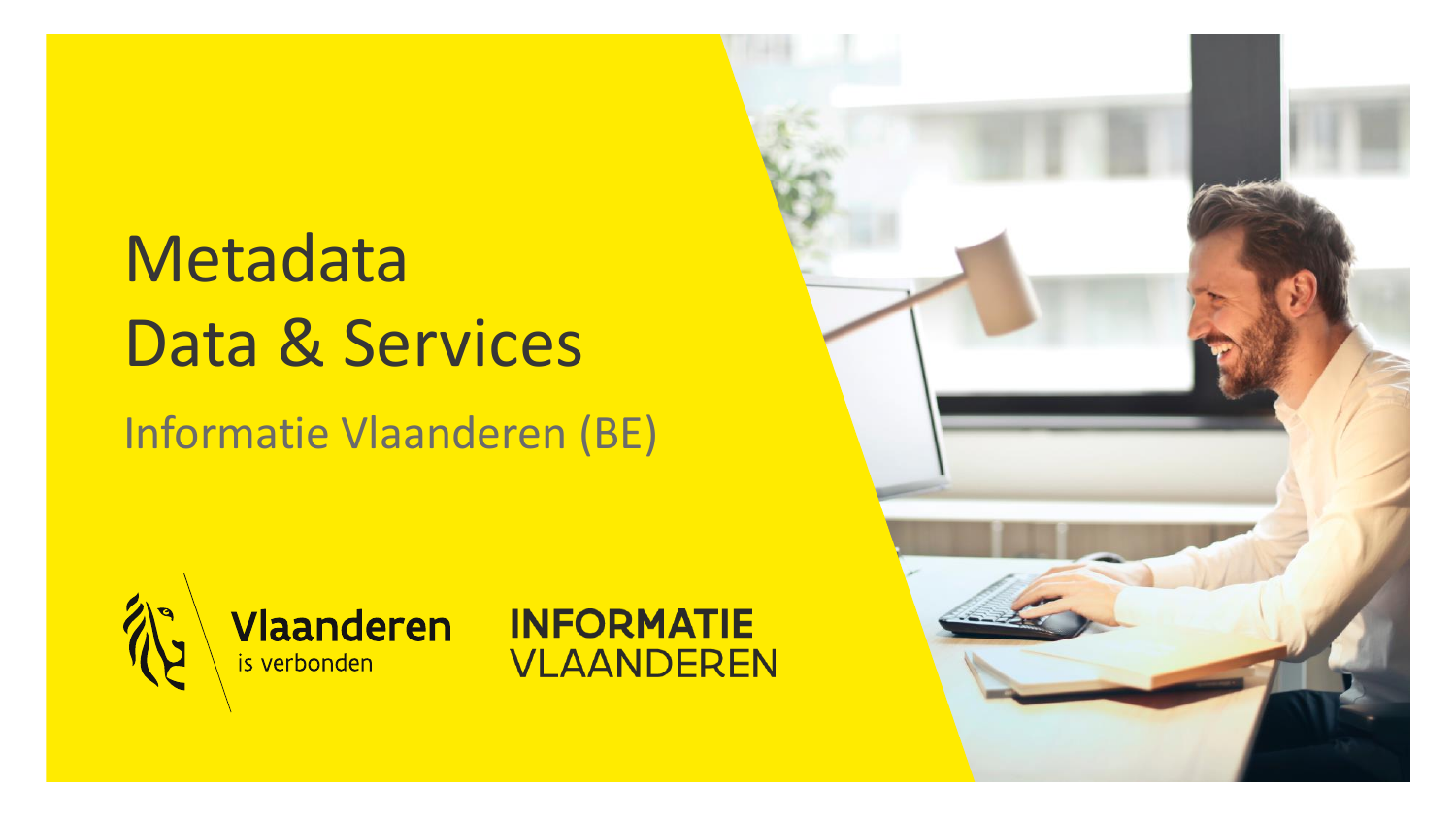### **Metadata – data & services**

### Use case

### How can one find our

- data and
- services?

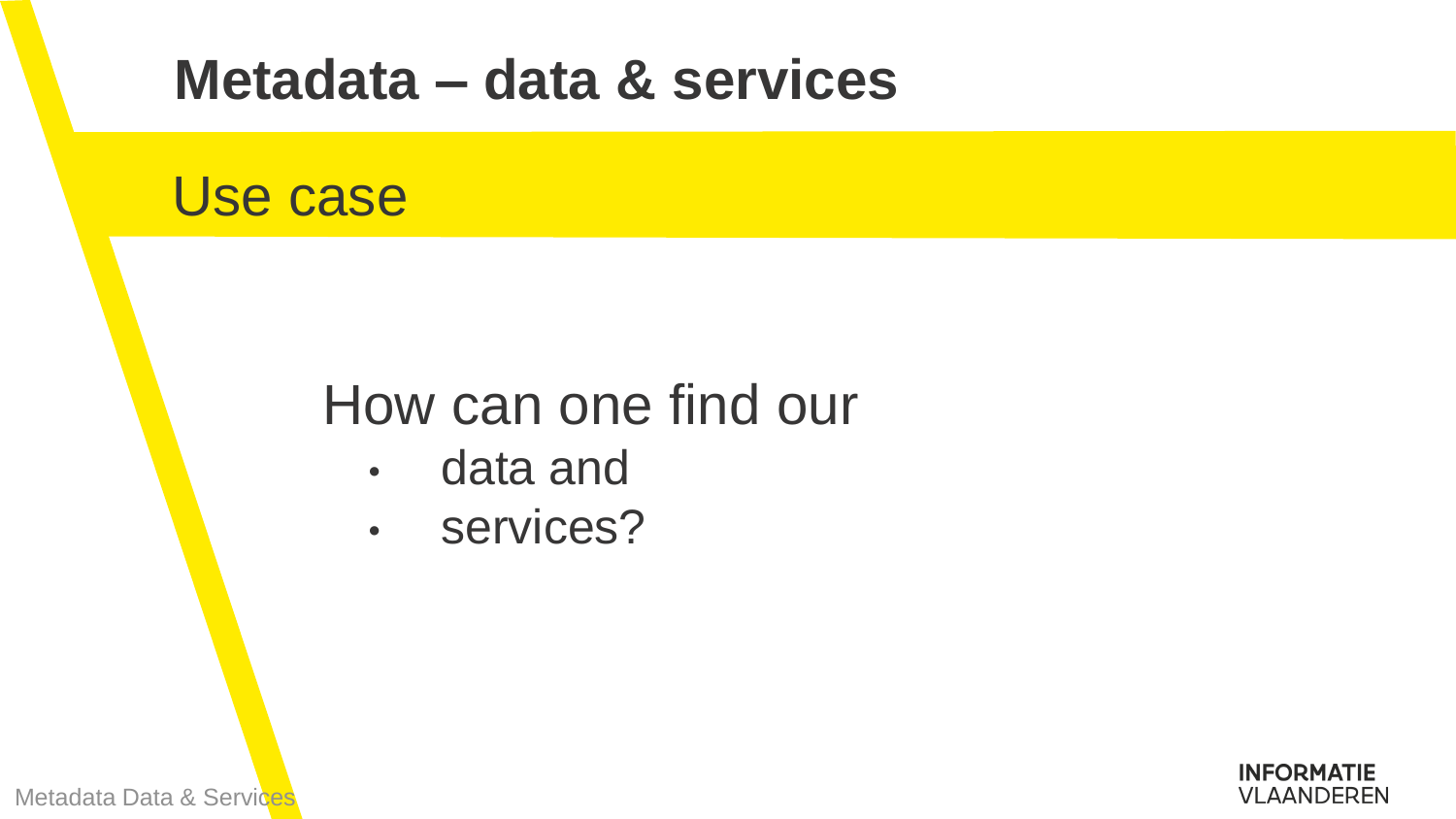

<http://www.geopunt.be/catalogus>

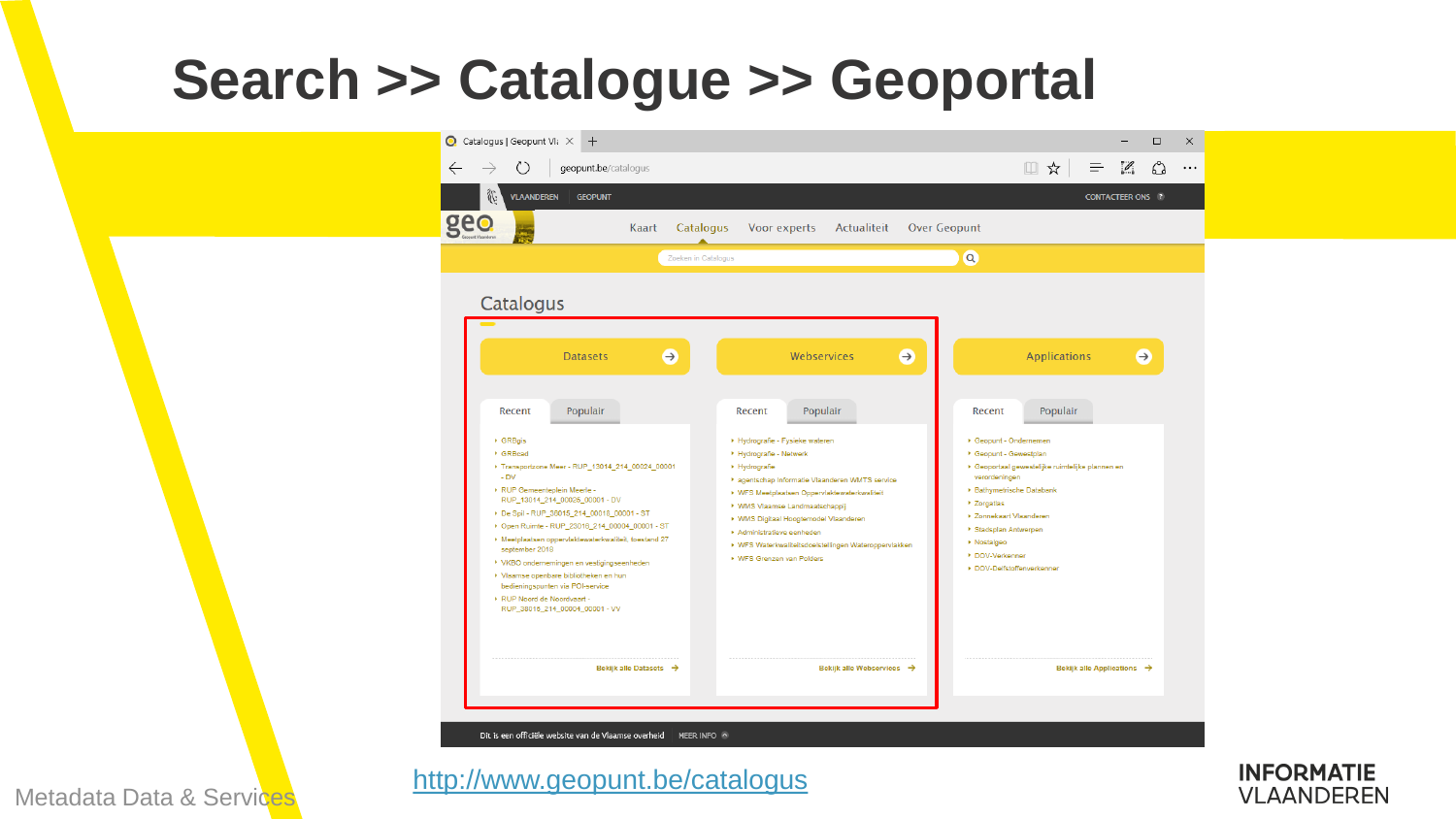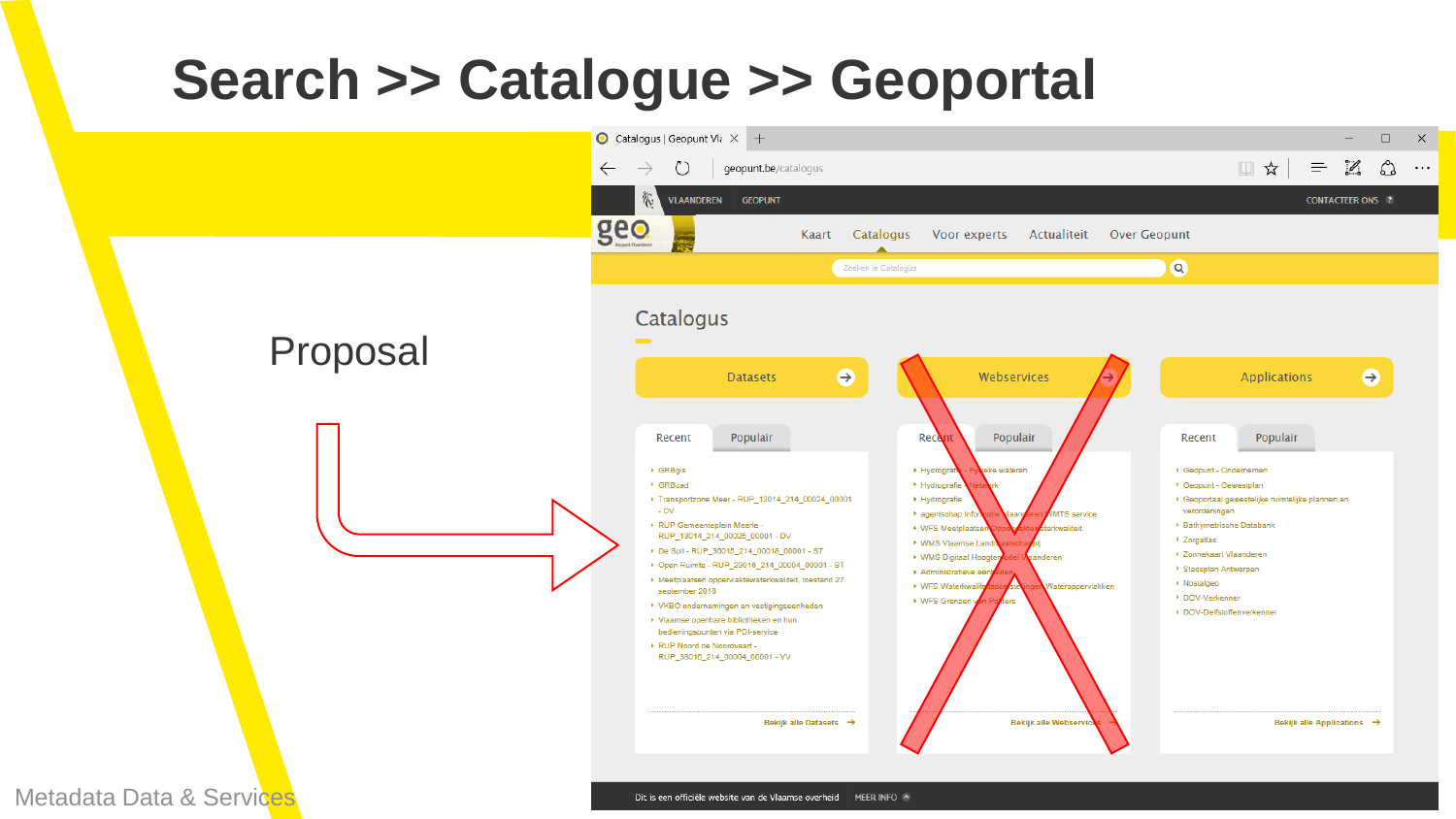Need for service catalogue exists

- $>$  Developers need a service catalogue  $\rightarrow$  current proposal ignores this use case
- > Services that combine several datasets are not discoverable without service catalogue

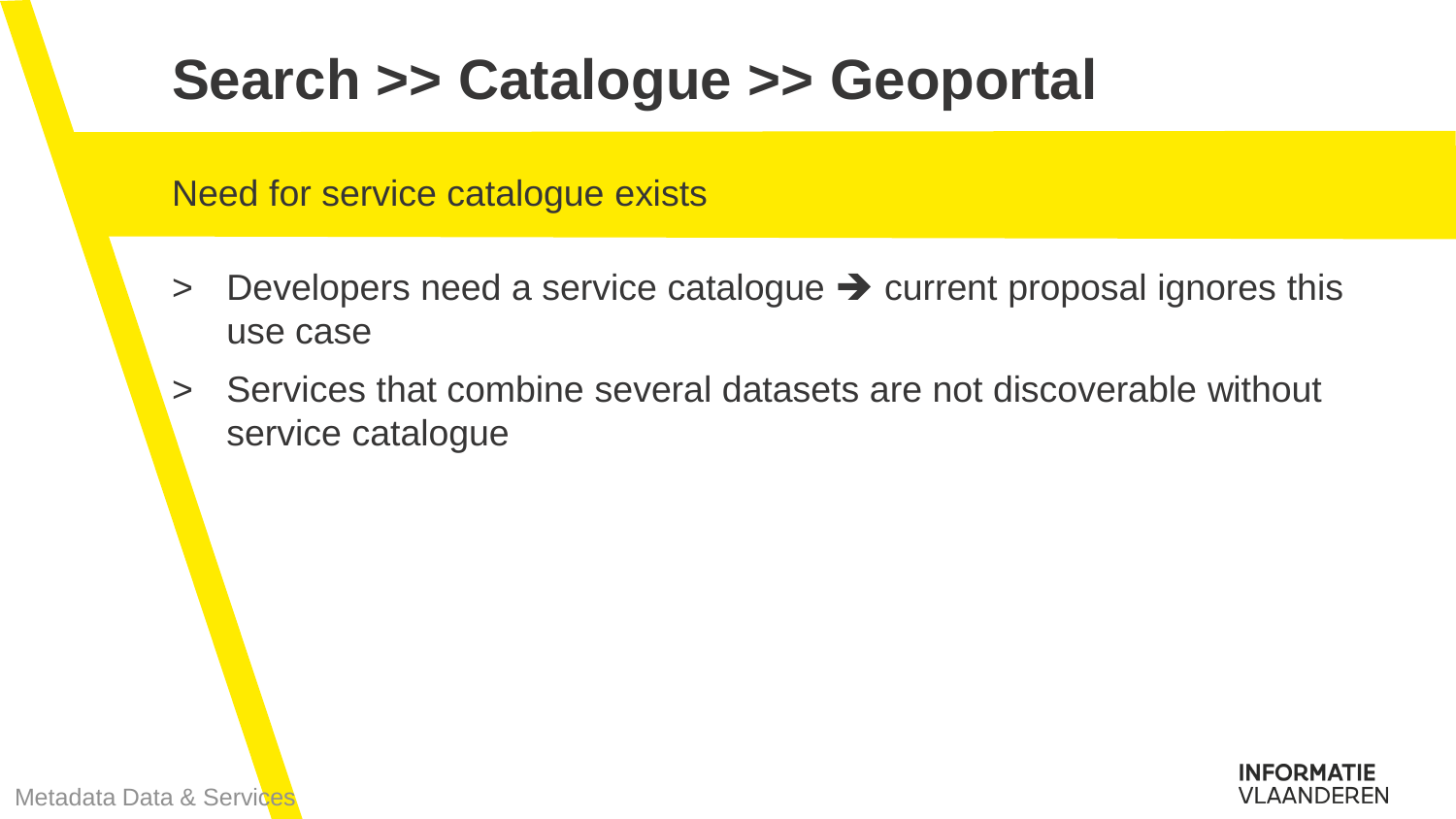#### W3C ...: there is a need for service catalogues

- W3C via it's Dataset Exchange Working Group is looking into the use case of how developpers can directly find services instead of finding them as distributions of datasets !
- > Extract from the Use Case Description:
	- "Users often access datasets via web services. DCAT provides constructs for associating a resource described by dcat:Dataset with dcat:Distribution descriptions. However, the Distribution class provides only the dcat:accessURL and dcat:downloadURL properties for users to access/download something. **It would be useful for users to gain more information about the web service endpoint and how users can interact with the data.** If information about the web service is known with appropriate identifiers for the data, then users can understand additional context then invoke a call to the web service to access/download the dataset resource or subsets of it."

<https://w3c.github.io/dxwg/ucr/> >> DCAT Distribution to describe web services [ID6]

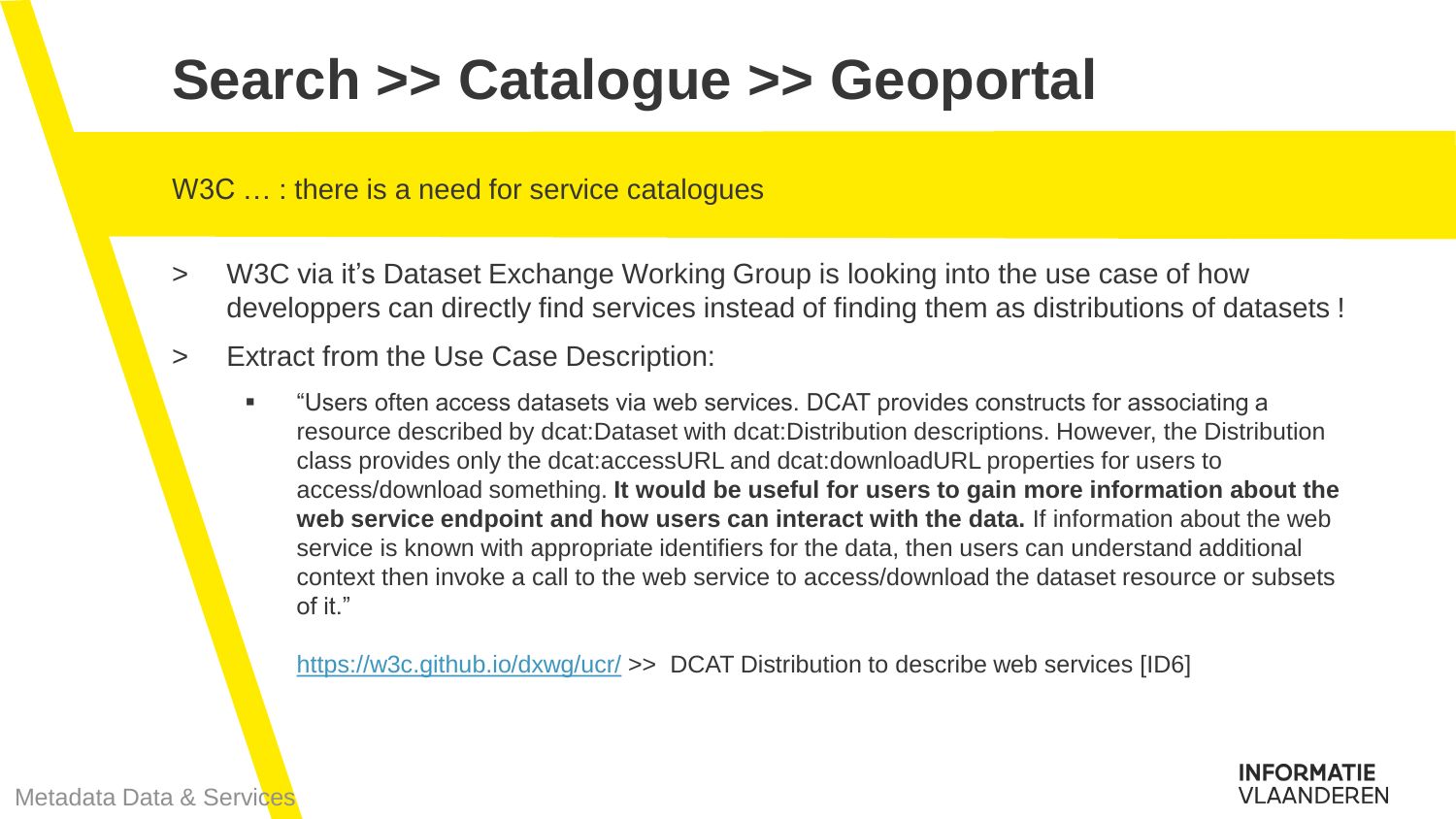

#### **INFORMATIE VLAANDEREN**

☆ ○ ■

 $\theta$ 

ReSpec

#### Metadata Data & Services

#### <https://w3c.github.io/dxwg/ucr/>

#### lacks consistent/precise ability to associate a dataset description with a distribution and its appropriate web service implementation/interface. See http://data.gov.au/dataset/2016-soe-lan-soil-classification for an example as well as http://data.gov.au/dataset/116eb634-fc0b-42d8-ae27-b876a12c4f6a.rdf (which overloads the use of dct:format for describing the web service interface for some of the dcat:Distribution

data. If information about the web service is known with appropriate identifiers for the data, then users can understand additional context then invoke a call to the web service to access/download the dataset resource • Existing CKAN catalogues such as data.gov.au use a DCAT plugin to represent the dataset entry, which

Users often access datasets via web services. DCAT provides constructs for associating a resource described by dcat:Dataset with dcat:Distribution descriptions. However, the Distribution class provides only the dcat:accessURL and dcat:downloadURL properties for users to access/download something. It would be useful for users to gain more information about the web service endpoint and how users can interact with the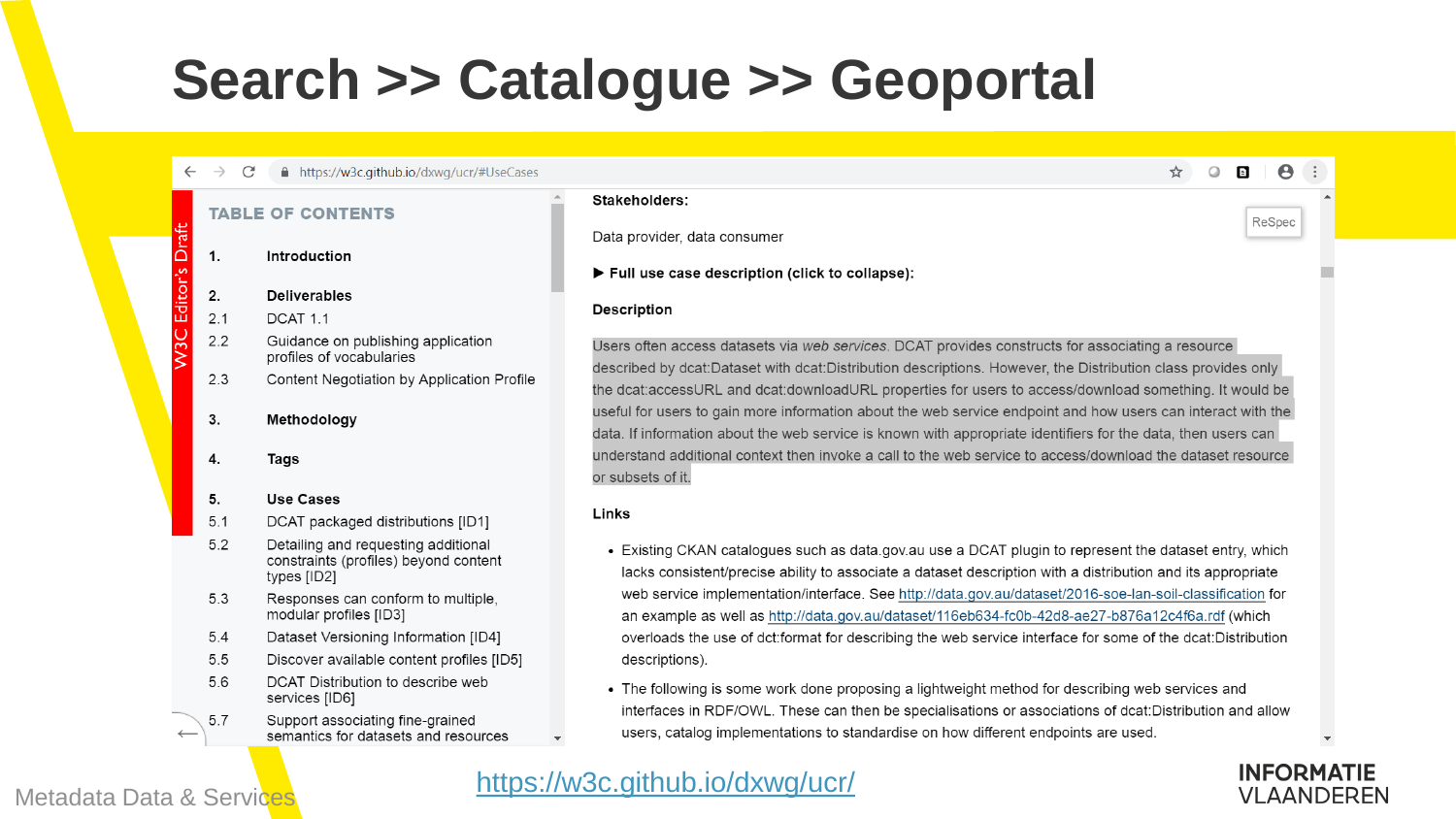Is there an alternative ?

- **Simplification** 
	- capabilities of geo-services = "source"  $+$  mapping these to metadata
	- providing future services with a **standardisation** for MD elements/capabilities
	- => IV is currently drafting an API standard (DCAT-AP to MD)
- > This offers a way to ensure that services can be discovered individually in a catalogue

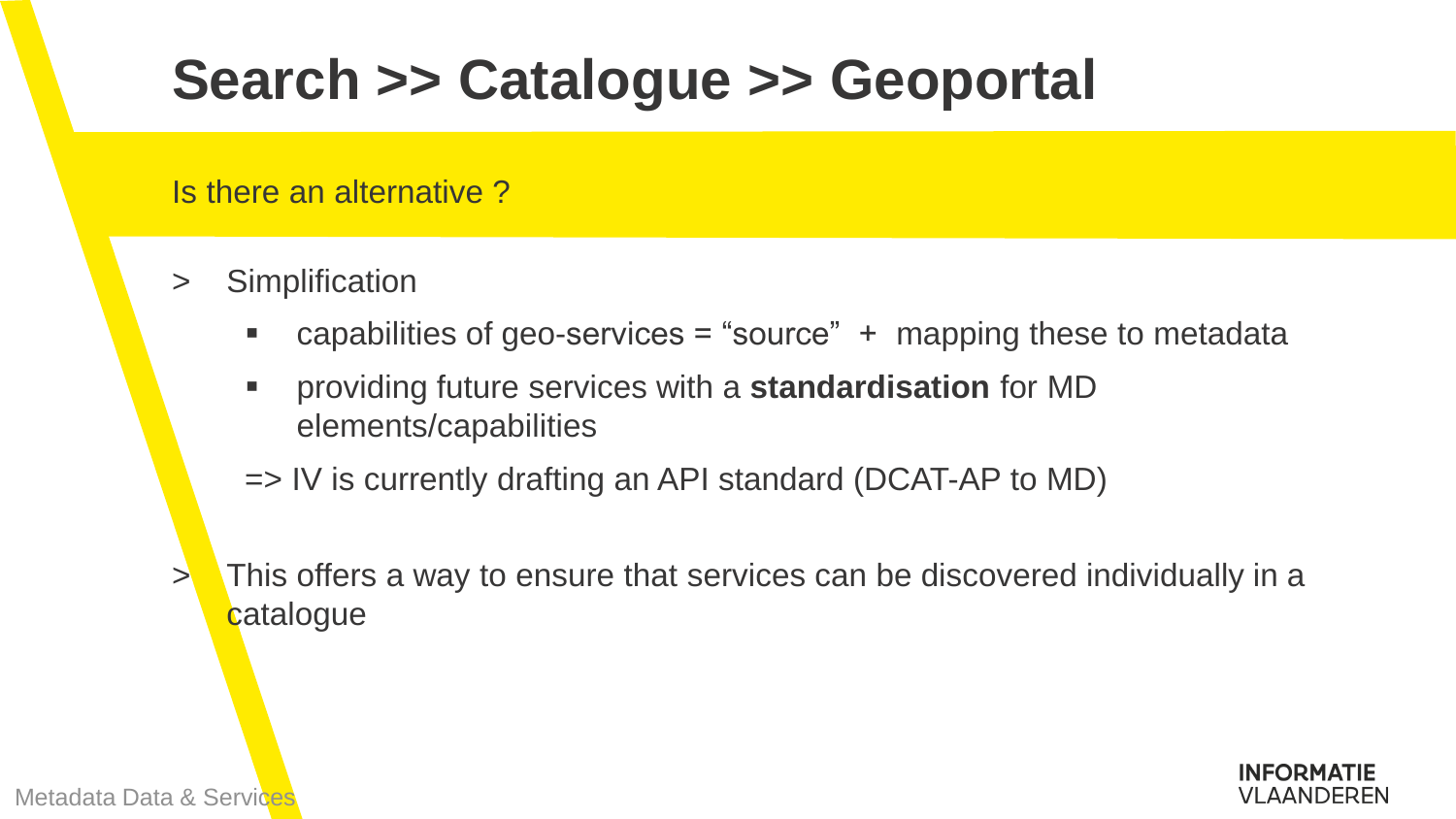

### Questions ?

Loes Deventer: [Loes.Deventer@kb.vlaanderen.be](mailto:Loes.Deventer@kb.vlaanderen.be) Geraldine Nolf: [Geraldine.Nolf@kb.vlaanderen.be](mailto:Geraldine.Nolf@kb.vlaanderen.be) CC: Ouns Kissiyar: [Ouns.Kissiyar@kb.vlaanderen.be](mailto:Ouns.Kissiyar@kb.vlaanderen.be)



@InformatieVlaanderen